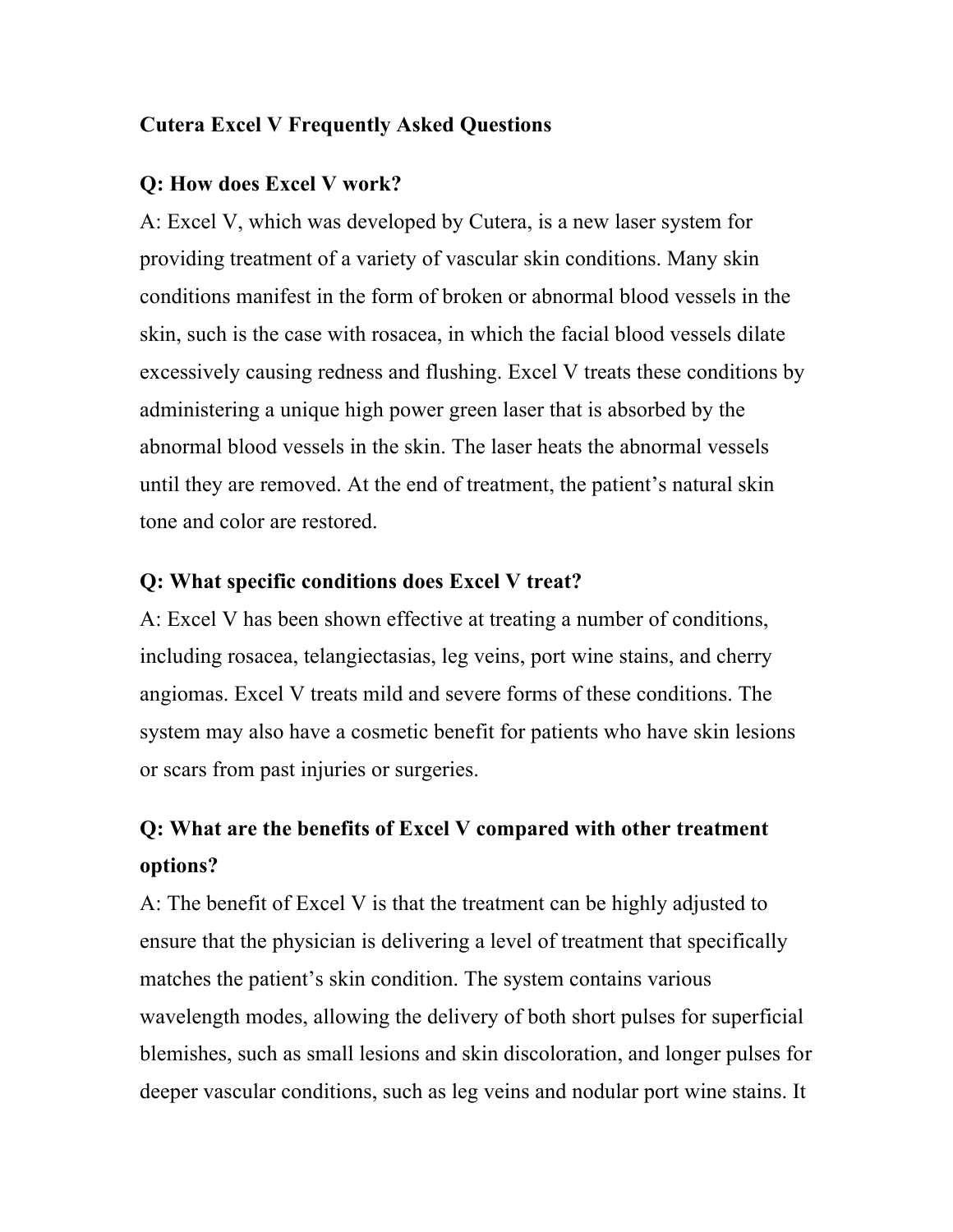also offers a wide range of laser spot sizes to ensure that small treatment areas can be targeted at greater precision and larger areas can be treated in a shorter period. This high level of customization is what makes Excel V so effective at treating, often in one session, so many different conditions, which, in the past, would have required several different systems or procedures.

# **Q: Are there other laser treatment options available for these skin conditions?**

A: Yes, there are other laser treatment options available for skin conditions. The challenge usually associated with laser treatment is tailoring the treatment to precisely match the patient's unique skin condition. Some existing lasers may be effective for treating a condition at one size and depth, but may not work effectively on conditions that affect a larger area.

#### **Q: What is the level of demand for treatment of skin conditions?**

A: The prevalence of vascular skin conditions varies greatly. Rosacea is one of the most common conditions, affecting about 14 million Americans. Many people with Rosacea may not even realize they have it even when common symptoms are present such as redness in the face and flushing after consumption of alcohol, caffeine or spicy foods. Another fairly common condition is cherry angiomas, which are small red bumps that spontaneously appear on the skin. These kind of lesions are commonly found in middleaged populations—more than 85% of people over 45 years of age have several cherry angiomas.[1] Spider veins also is a fairly common condition although the exact prevalence varies according to different sources. Port wine stains, another condition which Excel V treats, is a more rare condition, occurring in about 3 out of every 1,000 people. These are a type of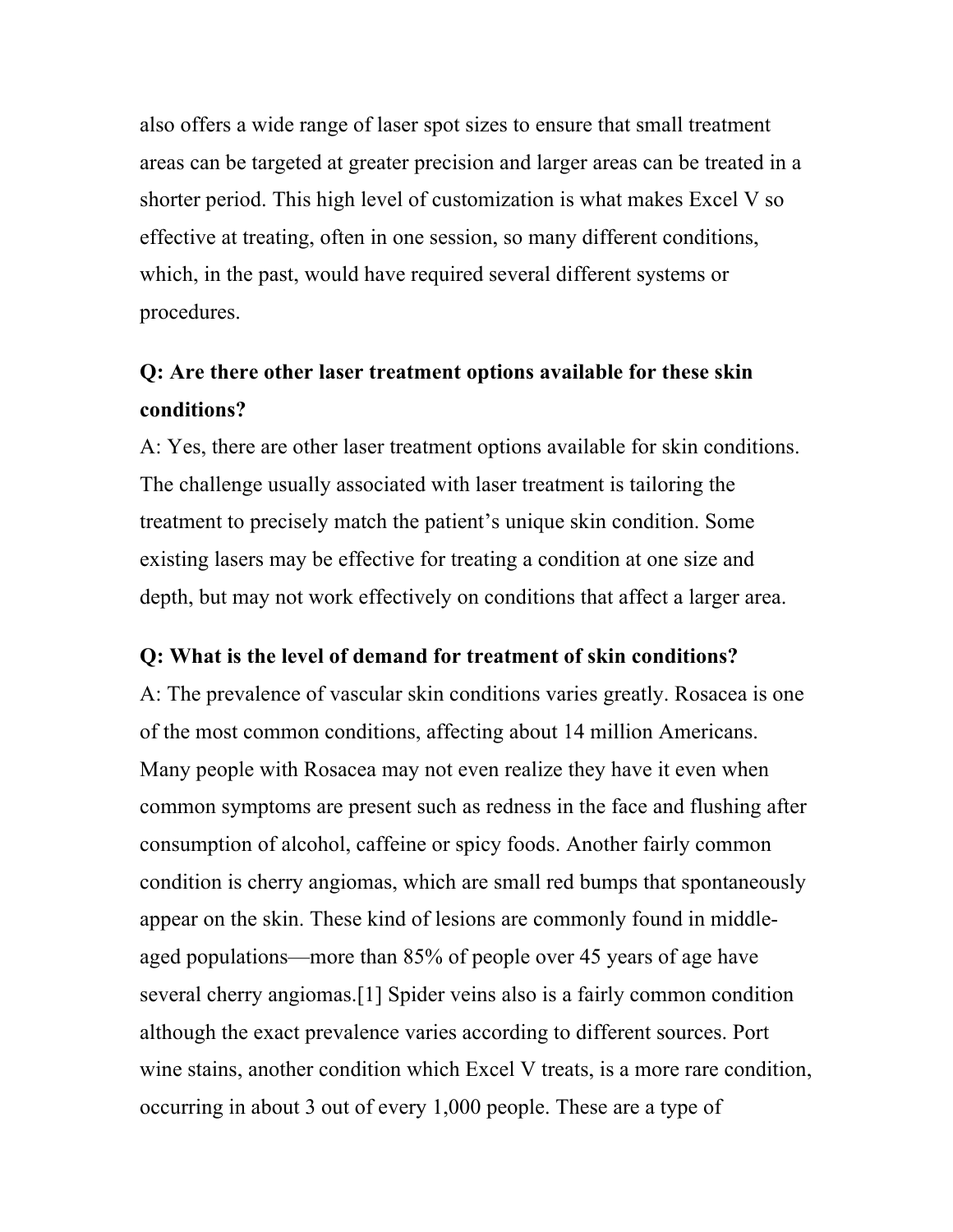birthmark often appearing on the face in which swollen blood vessels cause a reddish-purplish discoloration of the skin.[2]

Although these conditions represent some of the most common cases for which the Excel V laser system provide treatment, the robust customization of the system makes it ideal for also treating more general cosmetic problems such as superficial blemishes, discoloration and even scars. Given that the large majority of people have one or more of these conditions to varying degrees, almost anyone could potentially benefit from treatment with Excel V.

# **Q: How is the procedure performed?**

A: After an initial consultation with the patient, the physician determines if treatment with the Excel V is appropriate. Unlike other procedures, injections or topical anesthesia are not required throughout the duration of the  $15 - 30$  minute procedure. Depending on the condition, the physician places the Excel V hand piece over the affected areas of the skin until the abnormal vessels diminish. To minimize discomfort and protect the patient's skin, the Excel V uses a proprietary cooling mechanism.

### **Q: What skin types does Excel V treat?**

A: All skin types identified in the Fitzpatrick skin type classification can be treated with the Excel V system. This classification denotes 6 different skin types, ranging from very light (type I) to very dark (type VI). The 532nm wavelength is ideal for treating skin types  $I - IV$  and the 1064nm mode can be used on all skin types I – VI.